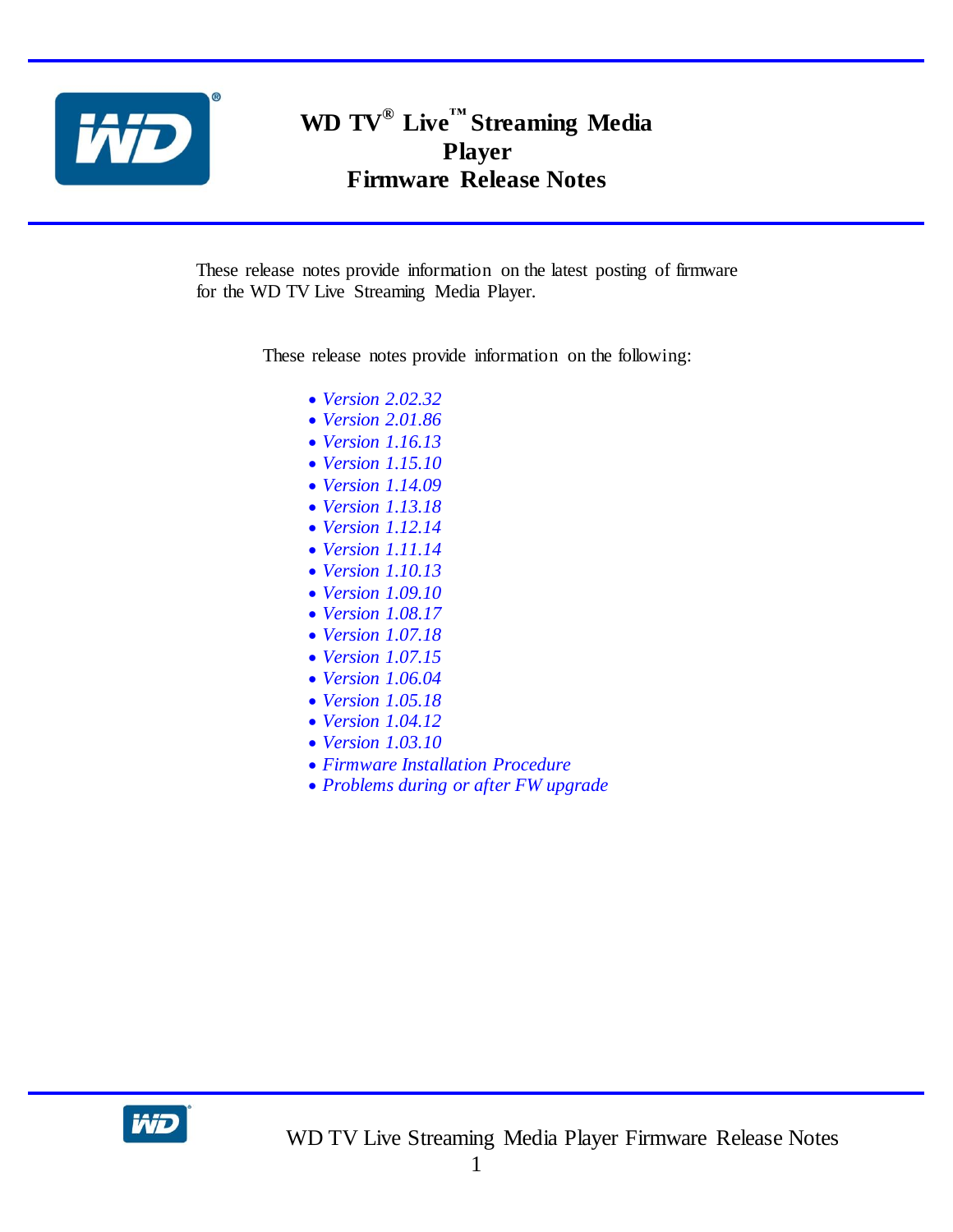# **Version 2.02.32**

### **Resolved Issues**

- Supports Miracast. For list of compatible device, visit products.wd.com/miracast
- Supports BBC iPlayer, BBC News and BBC Sport (UK only)
- Supports GRID UI user interface theme
- Supports add shortcut to home page (Grid theme only)
- Supports auto play app
- Supports Downloads (HTTP, FTP, P2P, NZB)
- Supports apps on USB storage. To learn more, visit<http://www.wdc.com/wdtvsdk/>
- Supports search feature at the Grid UI home screen from the WD IR remote
- Supports Flixster & Rotten Tomato ratings in the video browser UI
- Supports new services: AnyClip, BBC iPlayer (updated), BBC News, BBC Sport, Bric-A-Bloc, Café Noir, Cartoon Keepsakes, Cultorama, Dorado Films, Film Movement, Horoscopes by Kelli Fox - Astrologer Daily, HOTLIST, Howdini, Kino Lorber, Metatube, English, Metatube Espanol, Midnight Pulp, Myx TV, NetFit Free, Olena TV, PRO Classic TV, Saddle Up!, Westerns, The Bold and The Beautiful, The Director's Chair, The Man Channel, The New Content (TNC), Threshold +, uInterview, Viaway
- Updated WD TV End-User License Agreement (EULA)
- Resolved resume point for movies after power cycling WD TV
- Resolved no sound for DVD ISO files when DVD Menu is set to off
- Resolved SOMA.FM stations not playing in Tunein app service

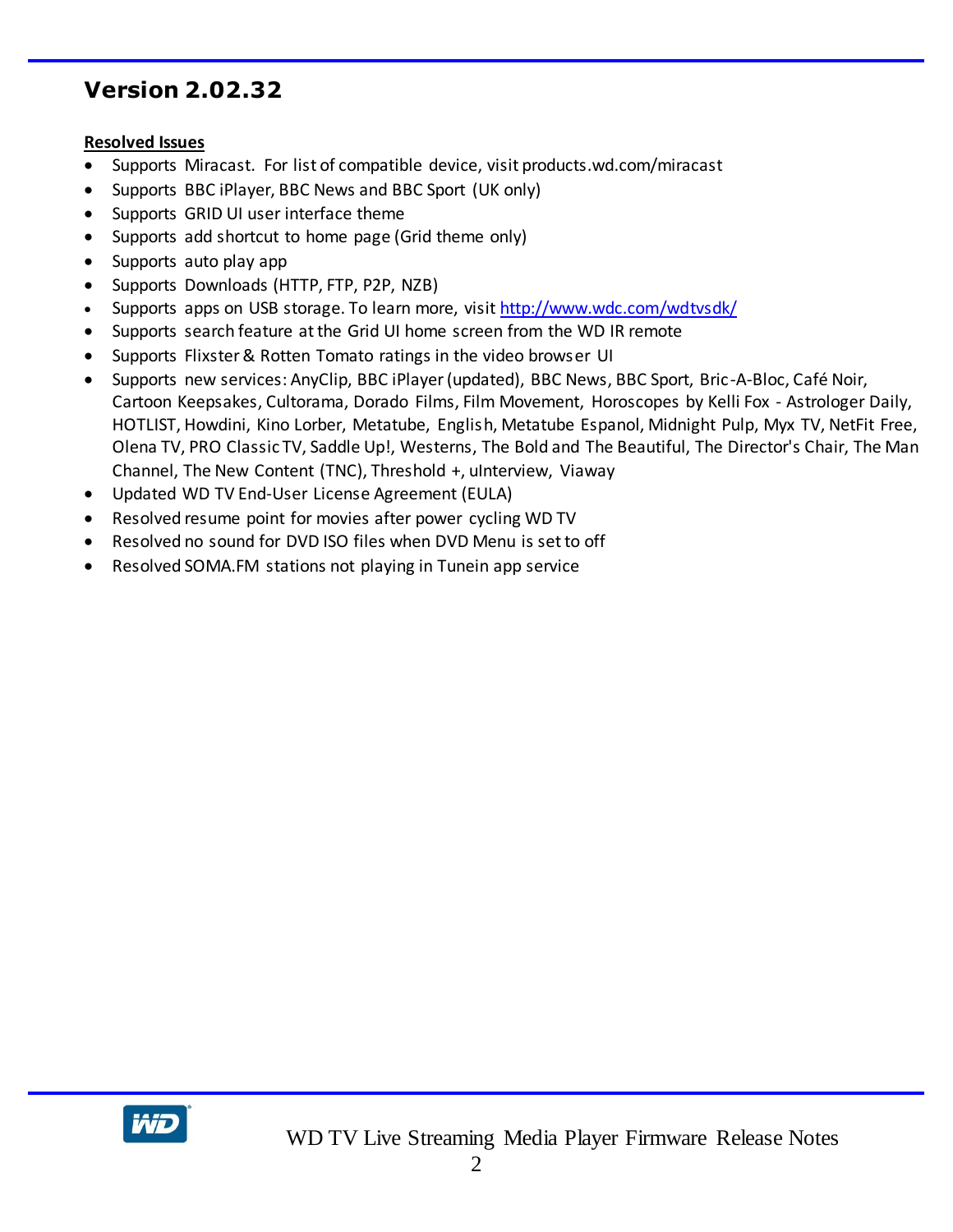# **Version 2.01.86**

### **Resolved Issues**

- Supports SiriusXM Internet Radio.
- Supports France TV.
- Supports Tweet by WD TV.
- Supports WSJ Live.
- Supports Toon Goggles.
- Supports ADC, All Fitness TV, American Pop service, Asian Crush, Bolly Mixtures Brief, Cook, CloudMe™, Docurama, Family TV, Go Digital, Gravitas Movies, Manga, MBC America, Pop Flix Classic Movies, Pop Flix Classic TV, Vanguard Cinema.
- Supports DTS-HD Master Audio pass-through.
- Supports YouTube Leanback service with DIAL protocol.
- Default set to "on" for 3 hour energy saving auto shut down.
- Resolved YouTube Leanback restart after short-term playback.
- Supports TXT MicroDVD subtitle.
- Supports clock screensaver.
- Resolved issue with some AIFF files not playing properly.
- Resolved rear USB port issue when playing media from a USB HDD.
- Resolved several JSTV issues with reboots, freezing, streaming stops, video start-up times and stuttering.
- Resolved Maxdome movie playback quality issues.
- Resolved video playback issue after exiting SlingPlayer.
- Resolved Spotify Playlist reboot issue.
- Resolved FWD/RWD/Skip To issue with DVR-MS video files.
- Resolved FWD/RWD playback issue with .FLV (AVC) video files.
- Resolved playback prematurely stopping with specific DVR-MS video files.
- Resolved system locking up after long-term playback of MKV video playlist.
- Resolved some BD ISO movies not playing from the beginning.
- Resolved some DVD ISO issue displaying black screen during play.
- Resolved issue with some m2ts and BD ISO files restarting.
- Updated Get Content Info search results for music & movie files.
- Resolved higher resolution DVR-MS files with video/audio/lip sync and stopping issues during playback.
- Resolved audio sound not playing for certain AVI video files.
- Resolved AAC audio not in sync with FLV files.
- Resolved "Skip To" function not working with some BD ISO files.
- Resolved reboot problem when pressing the Home button while using Windows™ Play To during video playback.
- Resolved issue playing DVR-MS videos via Windows™ Play To.
- Resolved network share issue when storage device is not connected.
- Resolved screensaver interrupting audio playback when playing from Windows™ Play To.

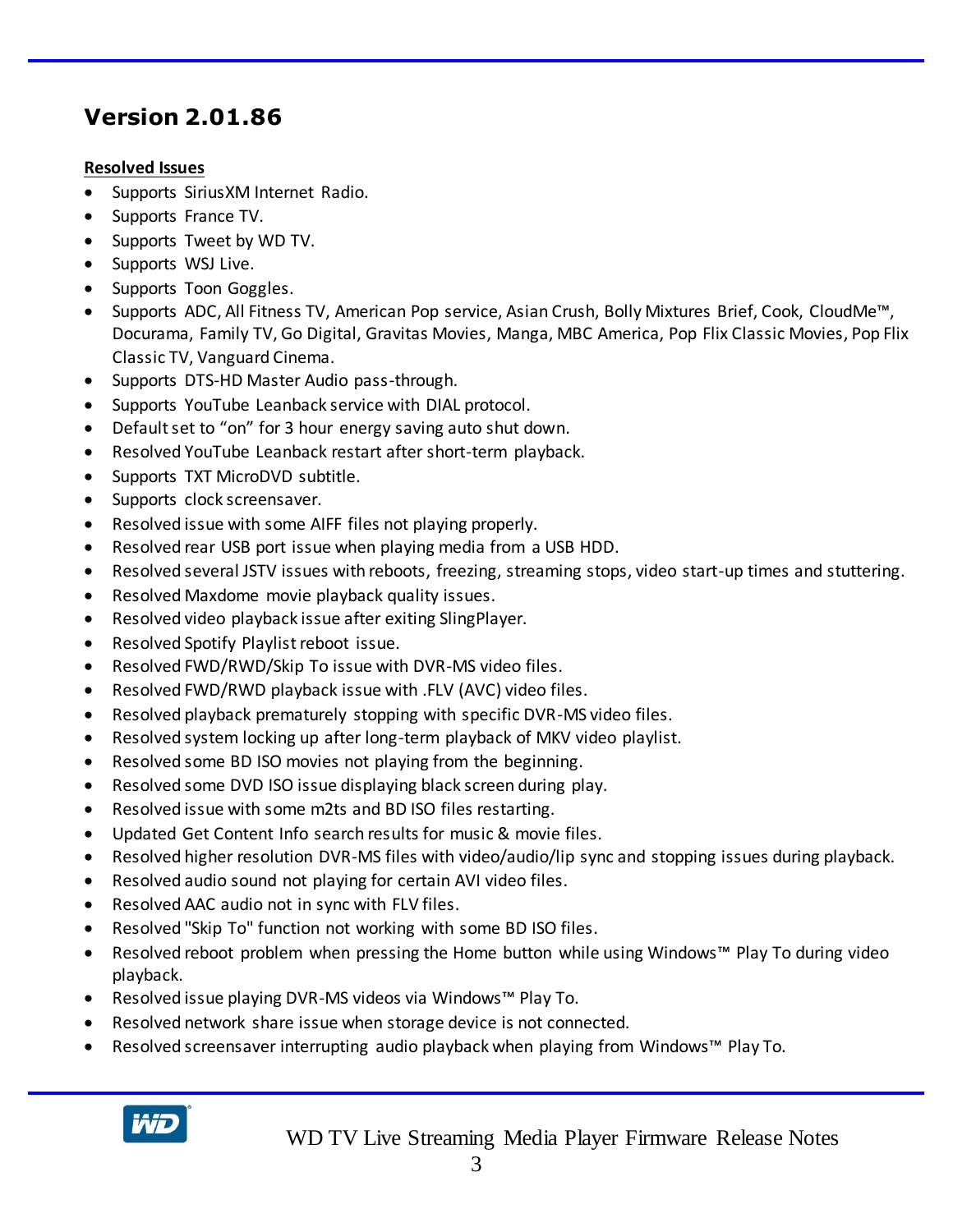- Resolved Accuweather™ not displaying the correct unit of measurement for Precipitation, Rain, Snow, and Ice.
- Resolved Flickr message pop-up "There is no media" when scrolling through Interesting category.
- Resolved various translation issues.

# **Version 1.16.13**

### **Resolved Issues:**

- Supports Creepster Channel
- Supports euronews
- Supports MLB.TV closed captioning
- Supports Saturn Video
- Resolved AccuWeather weekend forecast not displaying the full weekend
- Resolved CinemaNow video download issue
- Resolved Deezer reboot issue and music not playing in France, Germany, and the U.K.
- Resolved MLB.TV reboot issue when exiting the game during the game's loading screen
- Resolved MLB.TV time bar still active when game has been Completed/Is over
- Resolved MLB.TV rebooting device when pressing BACK in archived game
- Resolved MLB.TV archived games not starting from the beginning
- Resolved video component output setting reverting to HDMI or composite
- Resolved blank screen issue after stopping long term playback from USB hard drive
- Resolved various UI translation issues
- Resolved issue with Windows PlayTo not playing MP4, 3GP and AACADTS files

# **Version 1.15.10:**

### **General information**

Subscribers of MLB.TV Premium will need to update to this version in order to view 2013 games.

### **Resolved Issues:**

- Supports MLB 2013 games.
- Support JSTV in Monaco.
- Resolved rebooting issue when keying in Chinese characters.
- Resolved issue with the status bar not automatically closing when video is playing.
- Resolved a problem with the wrong name displaying for "Director" when retrieving content info for movies.
- Resolved subtitles still playing when default settings is selected as OFF.
- Resolved English only translation issue to support Nederland's language get content info.

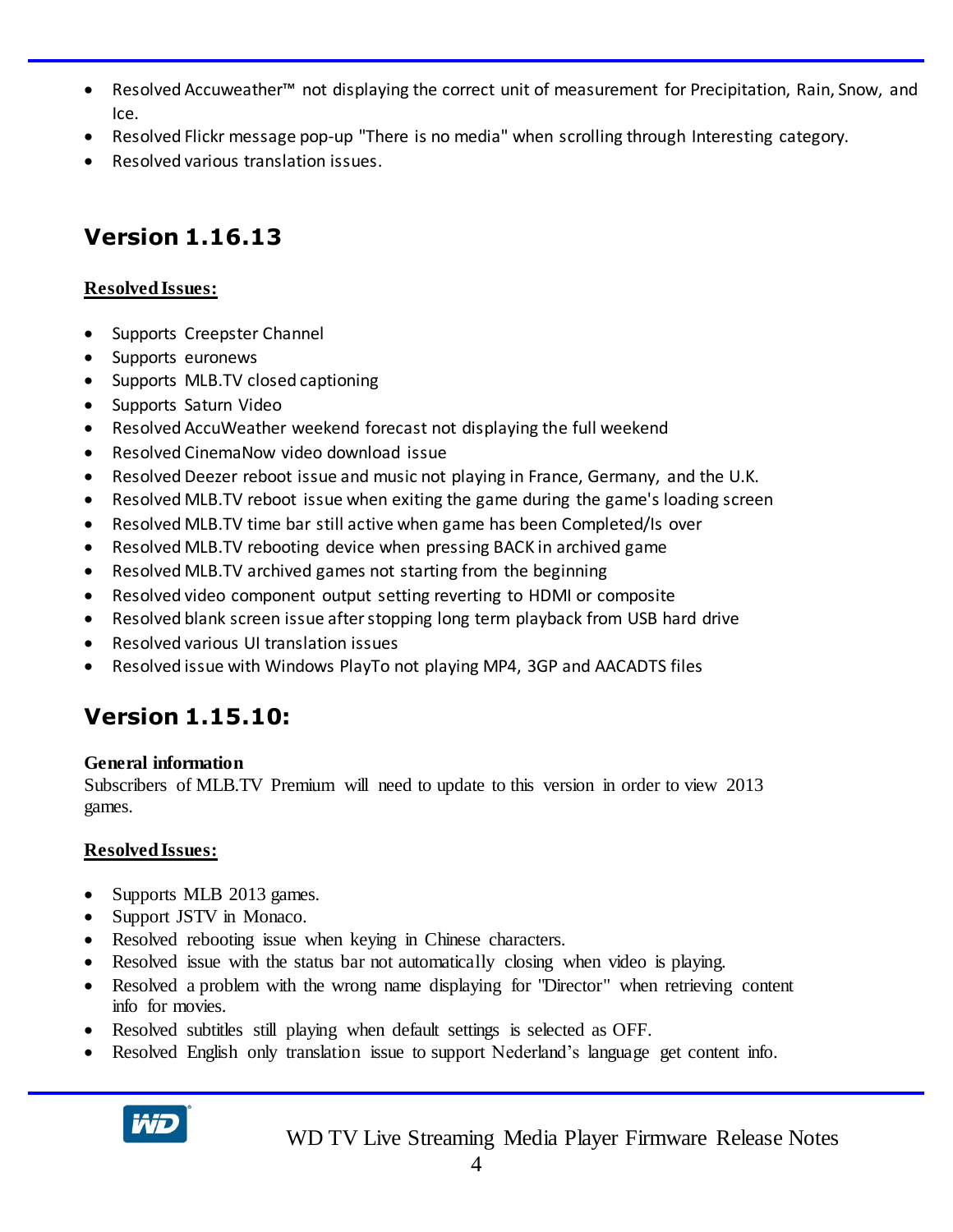- Resolved audio "Next" button skipping multiple tracks.
- Resolved buffering issue during playback for Apple MOV videos files on a network attached storage device.
- Resolved several Japanese translation issues

# **Version 1.14.09:**

#### **General information**

BBC iPlayer subscribers: For continued service of BBC iPlayer, you must update to this FW and re-login into account.

Deezer subscribers: For continued service of Deezer, you must update to this FW and re-login into account.

### **Resolved Issues:**

- Supports updated version of BBC iPlayer.
- Supports updated version of Deezer.
- Supports .WAVE, .OGA, .M4P, .M4R, .M2A, .MPV file extensions.
- Resolved playback issue for .3GP video files.
- Resolved playback issue for .M2T video files.
- Resolved Flixster info bar not closing when pressing the OK button on the remote once.
- Resolved PlayTo blank video Timebar problem.
- Resolved movies icon indicator not being marked as"watched".
- Resolved Vudu 5.1 Surround Sound to stereo mute/unmute problem.
- Resolved idle issue with "What's in this update?" when upgrading firmware.
- Resolved file formatting issue with movie MetaData content and posters not displaying.
- Resolved YouTube Videos spinning arrow when pressing FF/RW during video play.
- Resolved audio/video lip sync issue with higher resolution DVR-MS during playback.
- Resolved FLAC incompatibility issue.
- Resolved UK time zone setting issue.

### **Version 1.13.18:**

### **Resolved Issues:**

- Supports Kannuu; easily discover where to watch your favorite programs.
- Supports myTV Arabic language television.
- Supports IVI.RU online TV shows and movies in Russia.
- Supports Hulu Plus and Skitter TV in US territories, commonwealths and insular areas.
- Supports Product Improvement Opt-In.
- Support 32x FF/RW for video and music playback.

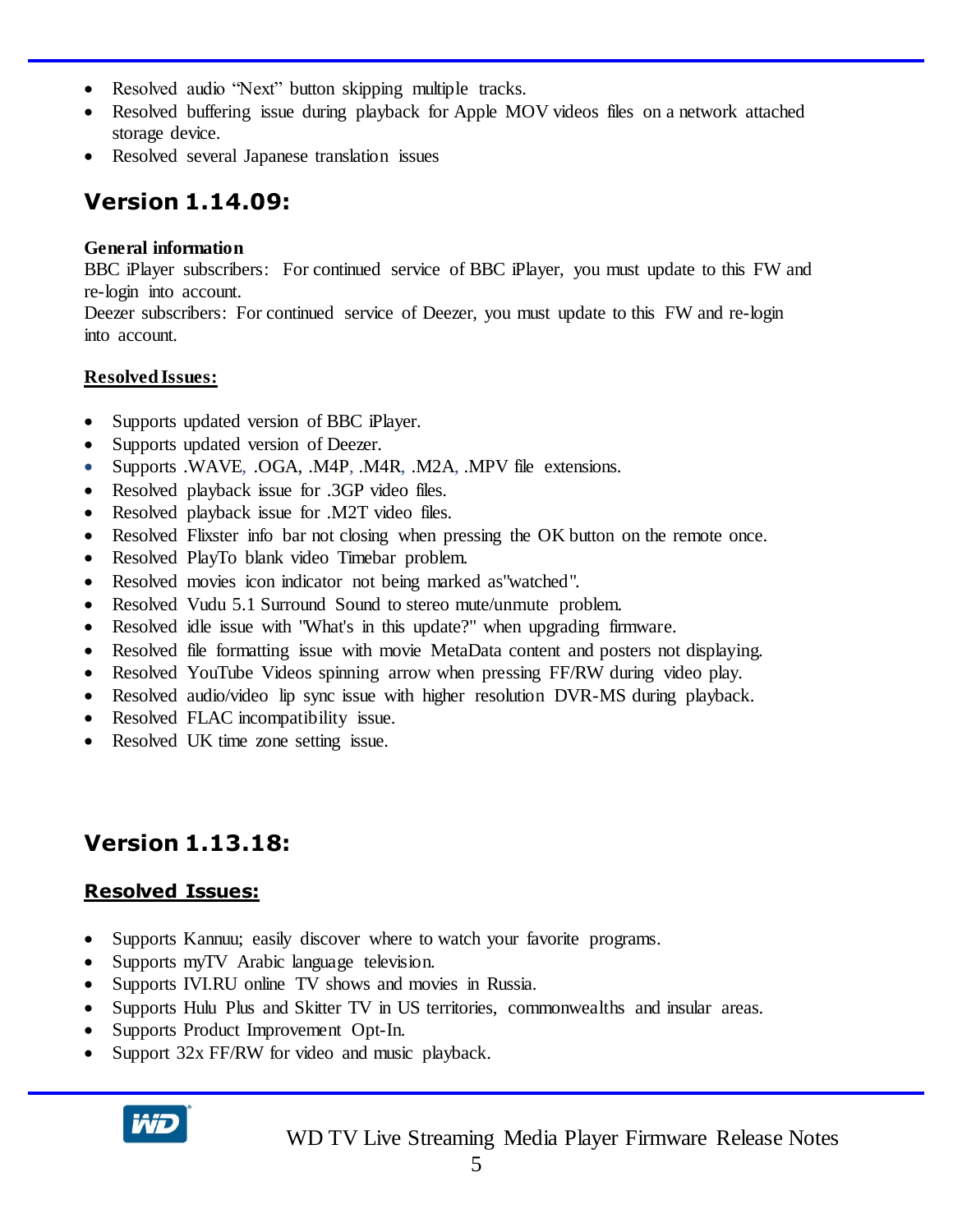- Support Movie filter.
- Resolved TV Shows content info is incorrectly sorted.
- Resolved ejecting USB drive causes problems with the Media Library.
- Resolved bad playback performance when scanning the Media Library.
- Resolved unable to play tracks when sharing playlists in Spotify.
- Resolved user interface lags when the network connection is being established.
- Resolved JSTV stream playback stops after streaming continuously for long durations.
- Resolved noticeable delay in UI recognizing button presses after restarting device.
- Resolved nested playlists folders make entire playlist folder appear blank in Spotify.
- Resolved long Blu-Ray ISO video loading time.
- Resolved unable to add similarly named share to the Media Library.
- Resolved unable to resume MediaMarkt videos.
- Resolved playback of certain True HD 1080P MKV files with multiple PGS subtitles locks up the device.
- Resolved rescanning metadata for TV shows reboots the device.
- Resolved audio loss and constant buffering issue when playing high bitrate Blu-Ray ISO from NFS share.
- Resolved some TuneIn streams do not play.
- Resolved TuneIn radio images are missing on the options menu.
- Resolved audio loss issue on .TS OAM recorded videos.
- Added message indication when USB device is being mounted.
- Added message indication when connecting to network.
- Resolved slow navigation issue when Auto Get Content is running.
- Resolved unable to get content info when file name contains "-" issue.
- Resolved unable to move curser when playing the last song on playlist in Spotify.
- Resolved screen flash issue with VOBSUB subtitles onMP4, M4V, and MKV videos.
- Resolved error message is not displayed when the network is interrupted in PlayJam.
- Resolved system menus missing down arrow to indicate additional menu items.
- Resolved reset location displays the wrong time zone issue.
- Resolved unable to get content info for file starting with "ENG".
- Resolved get content info retrieved English information when scraping German titles.
- Resolved some folders do not have thumbnails when filtering by TV Show in videos.
- Resolved spinning wheel is shown for the first few seconds while video loads.
- Resolved constant loading indicator is displayed when deleting playlists in Spotify.

#### **General information**

Deezer geo-restriction change to Worldwide, except not in the US. (Deezer account required)

### **Version 1.12.14:**

### **Resolved Issues:**

- Supports Windows 8.
- Supports JSTV (Europe only.)

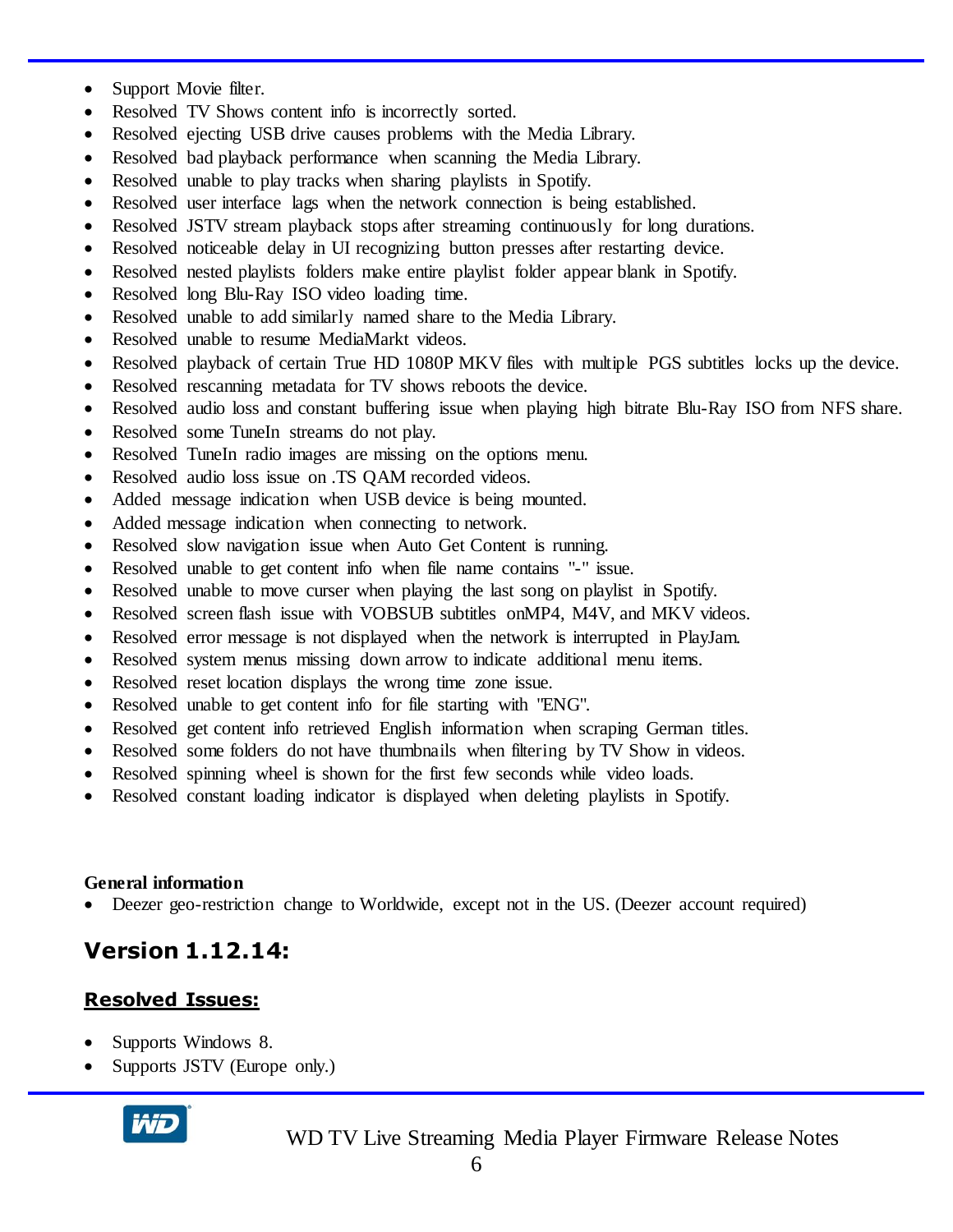- Supports Hauppauge in select countries. WinTV tuner required. Compatible tuner listed in Knowledge Base Article 5688.
- Supports Slingbox 350 and Slingbox 500.
- Updated media library scanning performance for USB HDD.
- Resolved message "Unable to connect to the selected source" when accessing a NAS that was previously playing a video.
- Resolved issue pressing power button for more than 3 seconds breaks CEC.
- Resolved system freezes in network setup with NFS share added to the My Media Library.
- Resolved skip to desired time is not available for certain video containers.
- Resolved CinemaNow issue NAS share loses connection after standby and resume.
- Resolved BILD.de: Headlines on Start page are rendering incorrectly.
- Resolved get content info for TV shows does not include backdrop images.
- Resolved hiding Slingplayer in Parental Controls also hides Flingo Launchpad.
- Resolved Accuweather only displays the weekend forecast when language is set to English.
- Resolved playing AVI video files from PC share drops sound when played wirelessly.
- Resolved VOB video files with DTS audio will not play sound when audio is set to Stereo.
- Resolved playback issue DTS 96 Khz/24 bits audio will not play with audio settings set to "Digital Pass-Through via HDMI only".
- Resolved several translation and user interface issues.
- Resolved no audio output if MPG video contains PCM audio codec.
- Resolved missing Repeat One icon in UI in music and video options menu.
- Resolved theme issue video\_run.xml replaced by video\_run\_buf.xml.

### **Version 1.11.14:**

### **Resolved Issues:**

- Wohnzimmer-Videothek (Media Markt Germany Only)
- Supports YuppTV.
- Supports Geo Location reset location feature.
- Resolved several My Media Library issues with NAS storage devices.
- Resolved Samba issue high bitrate .M2TS videos stutter when switching audio stream.
- Resolved remote buttons A, B, C, and D do not work in SlingPlayer.
- Resolved YouTube Leanback login credentials not saved after reboot or restarting.
- Resolved network share issue with master browser.

### **General Info**:

- Note: Enable Linux Share settings are off by default.
- Note: YouTube Leanback will require login after firmware upgrade.
- Note: SlingPlayer will require login after firmware upgrade.

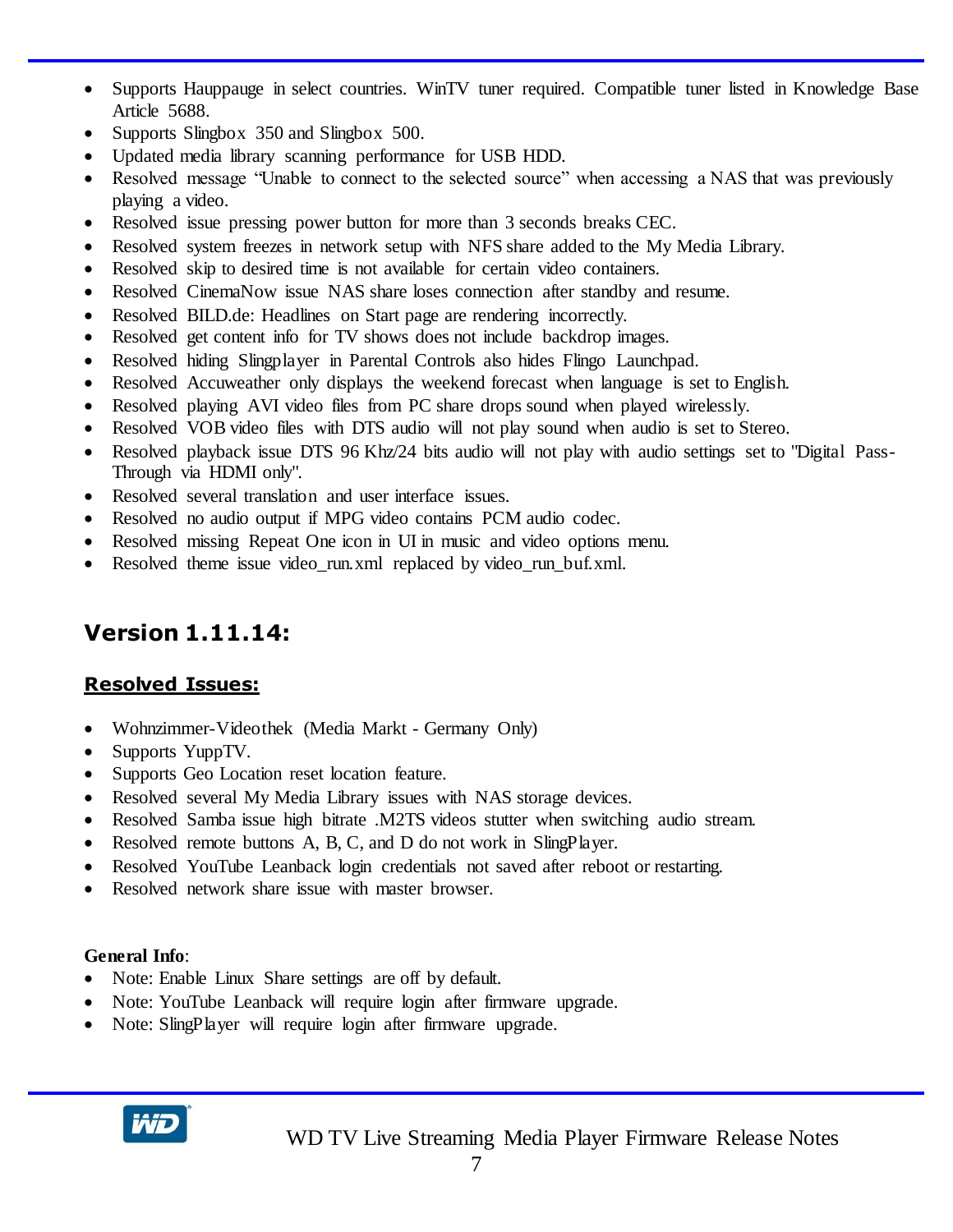### **Version 1.10.13:**

### **Resolved Issues:**

- Supports .aifc file types.
- Resolved Deezer not available in all supported countries.
- Resolved clear media library does a rescan issue.
- Resolved media library not scanning at set intervals issue.
- Resolved several issues with media library scanning on NAS storage.
- Resolved TV show filter sorting issues for season folders.
- Resolved unable to display .jfi, .jff., .jif, and some .jpe photo files.
- Resolved FLV CODEC audio sync issue.
- Resolved unable to play ADPMC CODECS with the .WAV or .WAVE containers.
- Resolved playback issues with videos transcoded with Handbrake version 0.9.6.
- Resolved issue OGM playback missing audio or video stream.
- Resolved ID3 tag data not used for get content info in music.
- Resolved Spotify View Biography missing album cover issue.
- Resolved Spotify issue device UI will freeze when browsing artists with 100 or more albums.
- Resolved VUDU issue pressing options during video playback exits to home screen.
- Resolved VUDU issue video playback with composite video output reboots device.
- Resolved German translation issues.
- Resolved YouTube Leanback login credentials not saved after reboot or restarting.
- Resolved several general user interface and translation issues.

General Info:

- Note: Yota service discontinued operation as of July 1, 2012 due to the current situation in the Russian music market.
- Note: YouTube Leanback will require login after firmware upgrade.

### **Version 1.09.10:**

### **Resolved Issues:**

- Supports AceTrax Movies content streaming service (UK and select European countries).
- Supports maxdome videos on demand service (Germany only).
- Supports SlingPlayer live TV streaming service.
- Supports ABC iview content streaming service (Australia only).
- Supports Launchpad by Flingo web videos.
- Supports Red Bull TV sports streaming service.
- Supports BILD.de. (Germany Only)
- Supports AOL HD web videos streaming service.
- Supports Sleep Timer Feature during local playback.

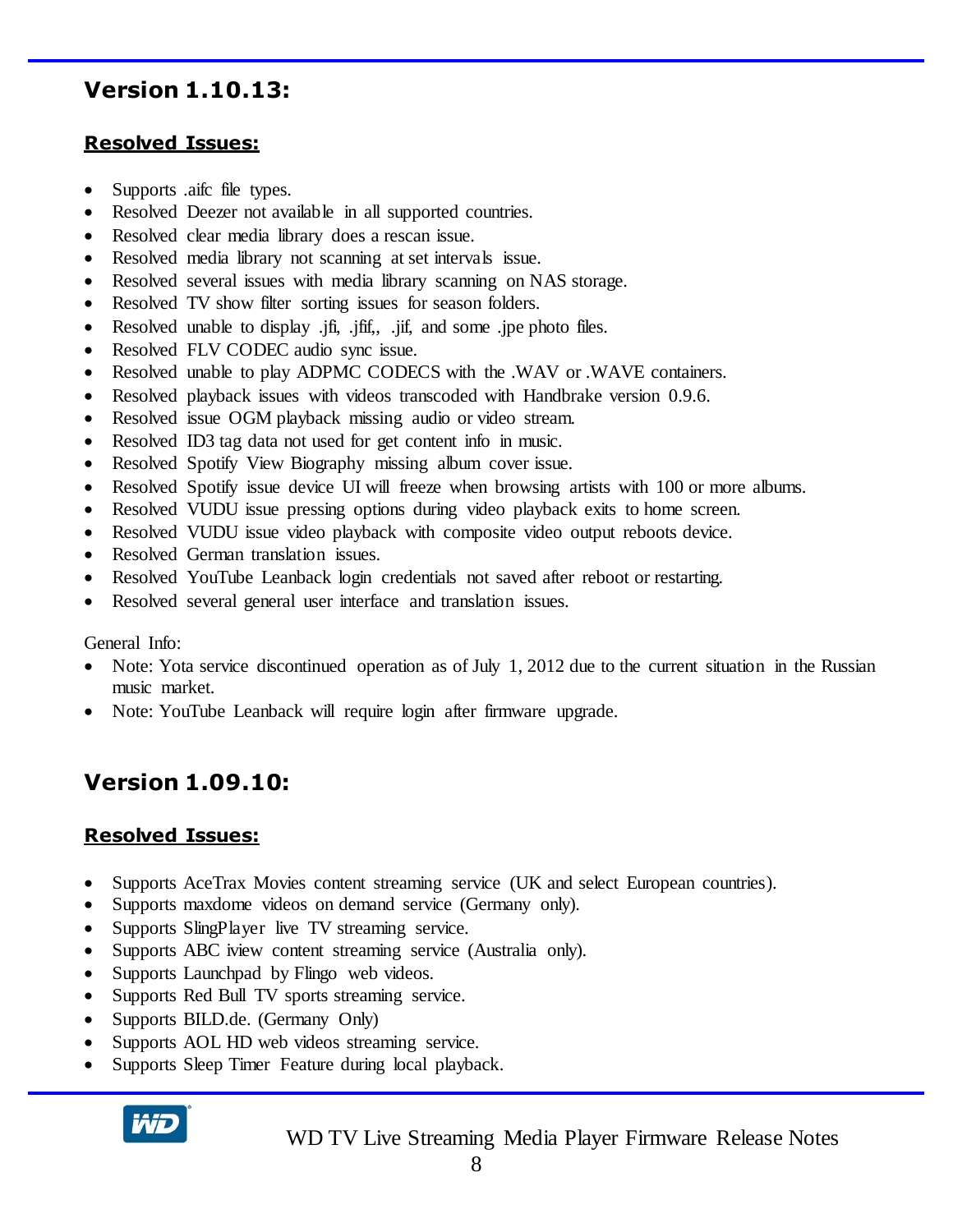- Updated YouTube Leanback to new version.
- Resolved playing ISO files with HDMI match video framerate ON causes reboot.
- Resolved resuming ISO files with HDMI match video framerate ON causes reboot.
- Resolved several user interface and translation issues.
- Resolved issue RSS Web GUI issue cannot move feeds by dragging.
- Resolved TV not automatically engaging or disengaging 3D after successful 3D playback in VUDU Movies.

General Info

• Note: Known issue with YouTube Leanback some users may experience loss of login credentials.

# **Version 1.08.17:**

### **Resolved Issues:**

- Supports new PlayJam games Push'em Penguin, Mahjongg and Sudoku.
- Supports video file shuffling.
- Supports manual metadata search for TV shows.
- Supports Live TV tab in Home UI for TV service such as Skitter.TV where applicable.
- Supports redesigned service UI with categories and short description.
- Supports virtual currency in PlayJam.
- Supports PlayJam new loading screen and improved loading bar.
- Resolved Netflix getting randomly de-authorized.
- Resolved geo-location filter issue in Puerto Rico for Netflix and Hulu Plus.
- Resolved geo-location filter issue in Costa Rico for Netflix.
- Resolved device reboot issue when viewing photos from Network Attached Storage with more than 600 photos.
- Resolved device reboot issue in Picasa viewing slideshow in shuffle mode.
- Resolved TV show episode sorting issue after auto Get Content Info.
- Resolved issue Skitter application does not work after using Netflix.
- Resolved issue with MKV playback via Samba.
- Resolved general HDMI CEC issues.
- Resolved can't access WD Sentinel through windows network share.
- Resolved Accuweather issue preventing selection of a new location.
- Resolved issue media library rescans network storage after every reboot.
- Resolved audio speed issue in M4V and MP4 after changing audio selection.
- Resolved HDMI auto negotiation using wrong resolution issue.
- Resolved various PlayJam stability and performance issues.
- Resolved issue media library does not update properly after moving content.
- Resolved several user interface and functional issues with Live365.

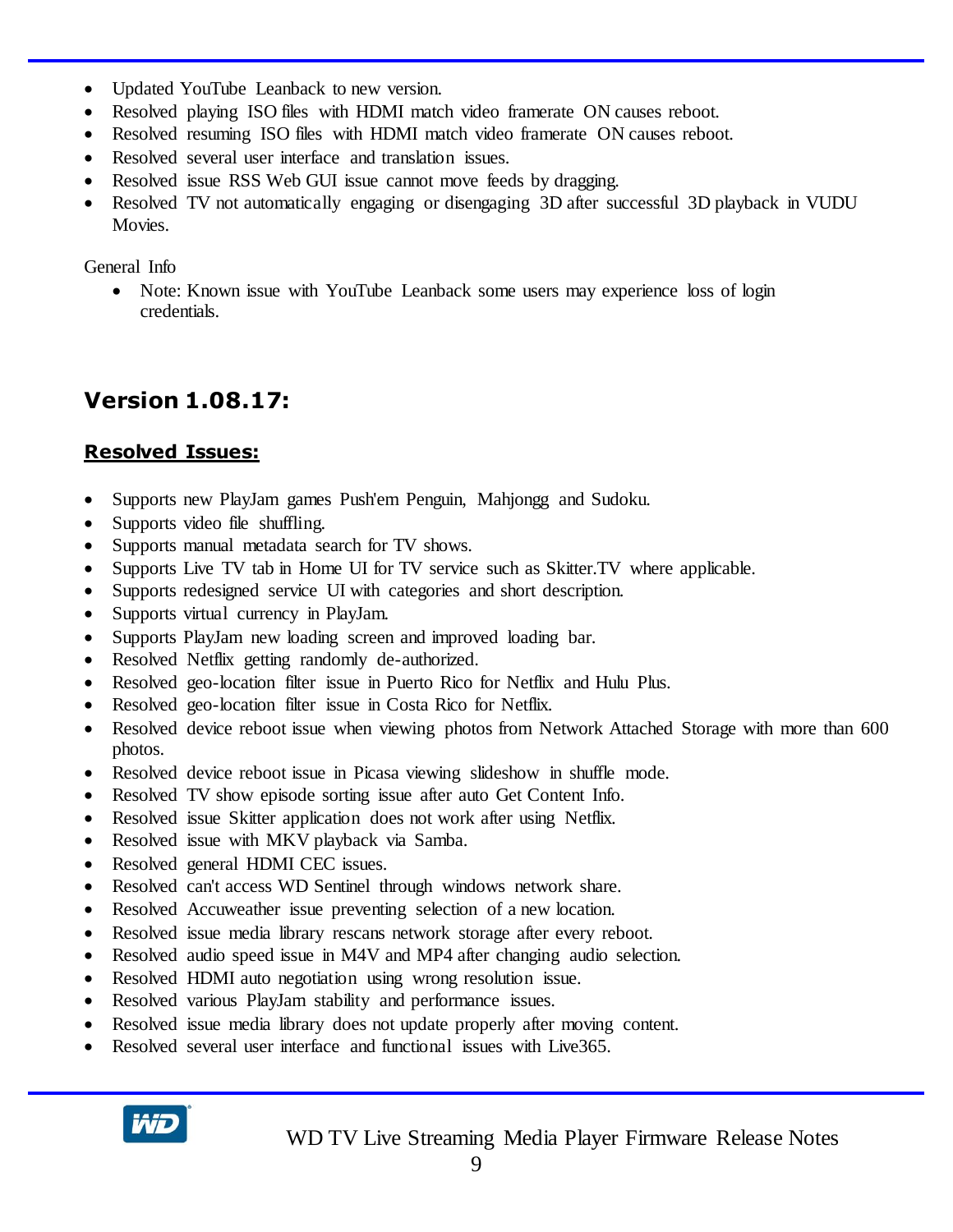- Resolved Spotify issue music stops playing when browsing album.
- Resolved issue resuming OGM video playback displays a blanks screen.
- Resolved issue subtitle and audio settings are not saved in media library.
- Resolved issue unable to load theme from web GUI.
- Resolved Deezer unable to play from search results.
- Resolved no media error message when playing content in a folder within an empty folder.
- Resolved video stuttering issues when playing from network storage.
- Resolved issue could not get content info for video title containing an "x".
- Resolved video cover art is not shown in dashboard.
- Resolved several language translation issues for all languages.
- Resolved French translation issues in Spotify.
- Resolved several WD Remote navigation issues.

General Info

- Note: Deezer is now only available in select countries.
- Note: Blockbuster and Mediafly online services have been removed from the UI.

### **Version 1.07.18:**

### **Resolved Issues:**

- Resolved MLB.TV season 2012 live game playback problem.
- Resolved MLB.TV jump to inning takes 15-20 seconds, freezes video and remote response.
- Resolved MLB.TV Miami Marlins missing team icon.

# **Version 1.07.15:**

### **Resolved Issues:**

- Supports Skitter TV internet television service
- Supports MLB.TV
- Resolved Get Content Info conflict caused by folders with similar names.
- Resolved mp4 video freezing, audio sync and "Unsupported Message" issues.
- Resolved unable to play MOV videos.
- Resolved MKV video with FLAC audio does not play audio issue.
- Resolved Vorbis audio in MKV container audio spikes during playback issue.
- Resolved remote shortcut keys conflict with the onscreen keyboard during search.
- Resolved movie thumbnail extremely grainy and pixilated.
- Resolved rescan media library after every reboot.
- Resolved BBC radio mute function does not un-mute issue.
- Resolved rescan Get Content Info does not refresh thumbnail issue.

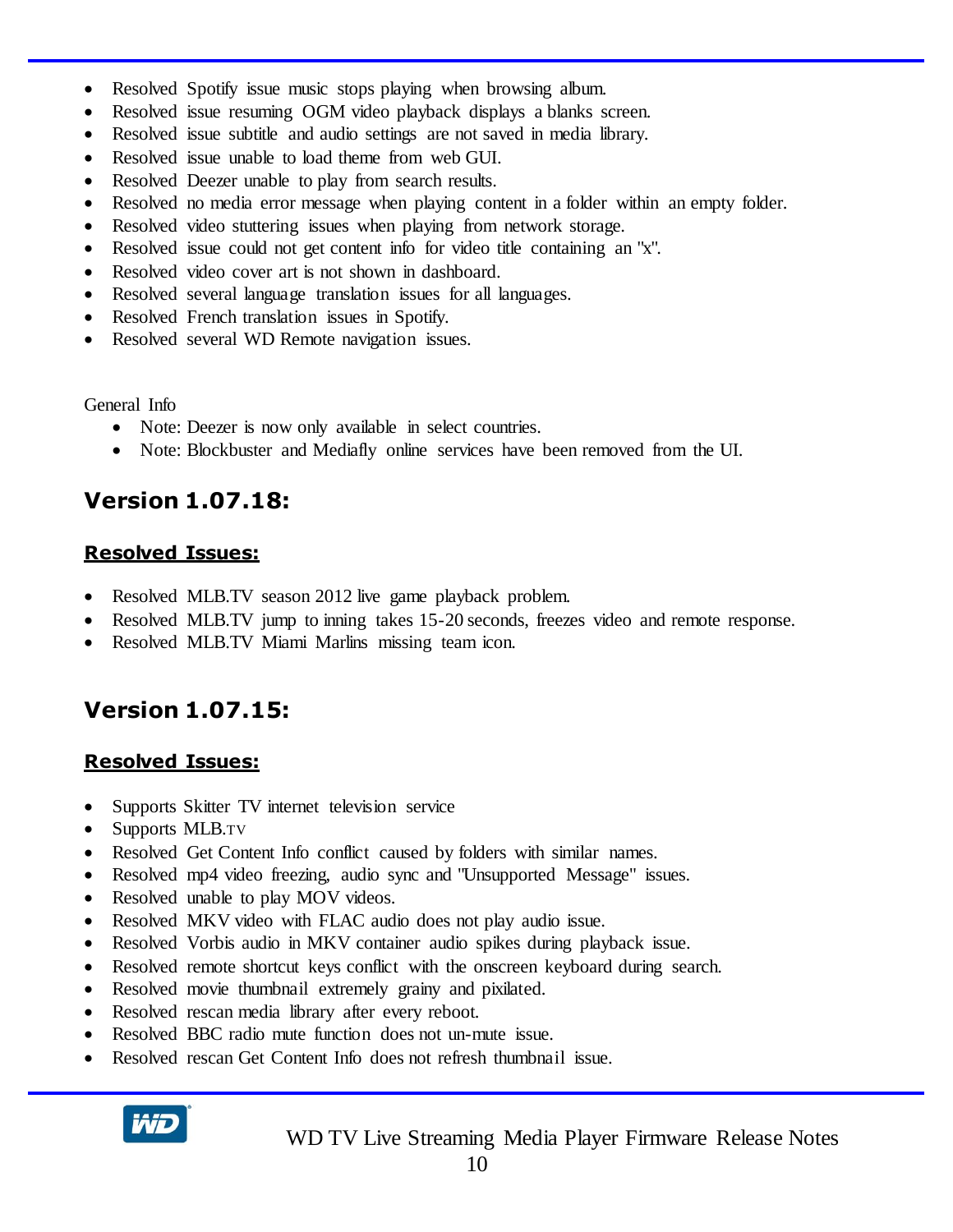- Resolved movie backdrops do not display without network connection or after network disruption.
- Resolved several Spotify user interface and translation issues.
- Resolved Spotify popping and glitching sounds when skipping tracks issue.
- Resolved Spotify tracks do not play when sharing playlist.
- Resolved Yota Music intermittently hangs issue.
- Resolved YouTube Leanback rebooting issue.
- Resolved PlayJam unable to un-mute issue.
- Resolved WPS Network setup completed message looping.
- Resolved ComedyTime Pause and Play will not work after FFW or RWD several times.
- Resolved several language translation issues.

### **General Info:**

- Blockbuster video download service will no longer be supported on the WD TV as of 3/31/2012. o You will still be able to watch your purchased videos.
- Mediafly will no longer be supported as of 3/31/2012.

# **Version 1.06.04:**

### **Resolved Issues:**

- Supports BBC iPlayer content streaming service (UK only).
- Supports Netflix movie streaming service in the UK and Ireland.
- Resolved several language translation issues.
- Resolved issue AAC and MP3 2CH audio outputs 7CH via HDMI pass-through to AV receiver.
- Resolved movie thumbnail degraded photo quality issue.

### **General Info:**

• Note: BBC radio mute function does not un-mute.

### **Version 1.05.18:**

### **Resolved Issues:**

- Supports adding network share folders into "My Media Library" (Use options button).
- Supports "WD TV Remote" control application for iDevices (Download Application from iTunes).
- Supports Vudu movie service (US only).
- Supports SnagFilms indie movies service.
- Supports Flixster video movie review and trailer service.

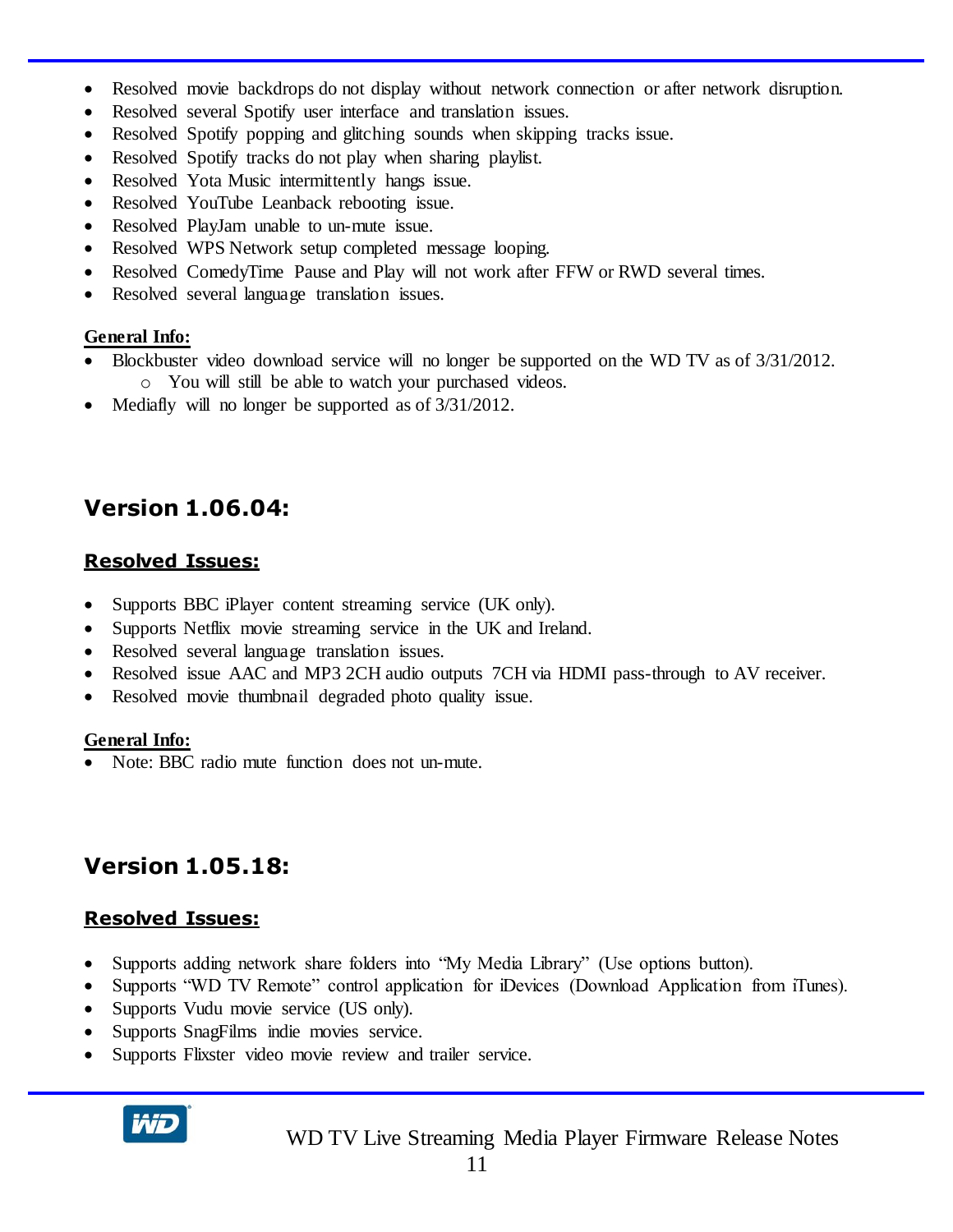- Supports Yota Music streaming service (Russia only).
- Supports XOS Digital college sports service.
- Supports SEC Digital Network college sports service for Southeastern Conference.
- Supports Watch Mojo pop culture and infotainment video streaming service.
- Supports ComedyTime stand-up comedians and funny videos streaming service.
- Resolved content playback issues with MPEG2 and MPEG4 BluRay ISO, M2TS and .TS.
- Resolved HDMI-CEC issues.
- Resolved issues in Flingo where videos do not fling using Safari web browser.
- Resolved AAC audio lag when playing from network share.
- Resolved audio lip sync issue if media is paused several times.
- Resolved user interface issue of subtitle and audio info not displaying when buttons are pressed on remote.
- Resolved issue with Blockbuster and CinemaNow does not reconnect to network share upon reboot.
- Resolved issue with user added Meta-Source does not clear after factory reset.
- Resolved Auto Play issues
- Resolved NFS issue where it would take 10 seconds to see the IP address.
- Resolved issue with resuming music file longer than 15 minutes once file is stopped.
- Resolved issue of not being able to select subtitles through options.
- Resolved Spotify issue where albums do not play in order.
- Resolved Spotify issue where full artist biography does not display.

#### **General Info:**

- Note: After upgrading to the latest firmware, the Media Library entry for the NAS maybe lost. To add a share folder to the Media Library, press "Option" when highlighting a share folder and select the "Add to Media Library" button. Or, go to Setup/Systems/Media Library Manager for Network Share to add a specific share folder to the Media Library.
- Note: Media library functionality of the NAS will be only available when using the "My Media Library" as the content source. When the source is a Network share the Media library functionality on the NAS will not be available.
- Note: The network content sources will be listed under Windows shares for SMB/CIFS shares and under Linux shares for NFS.

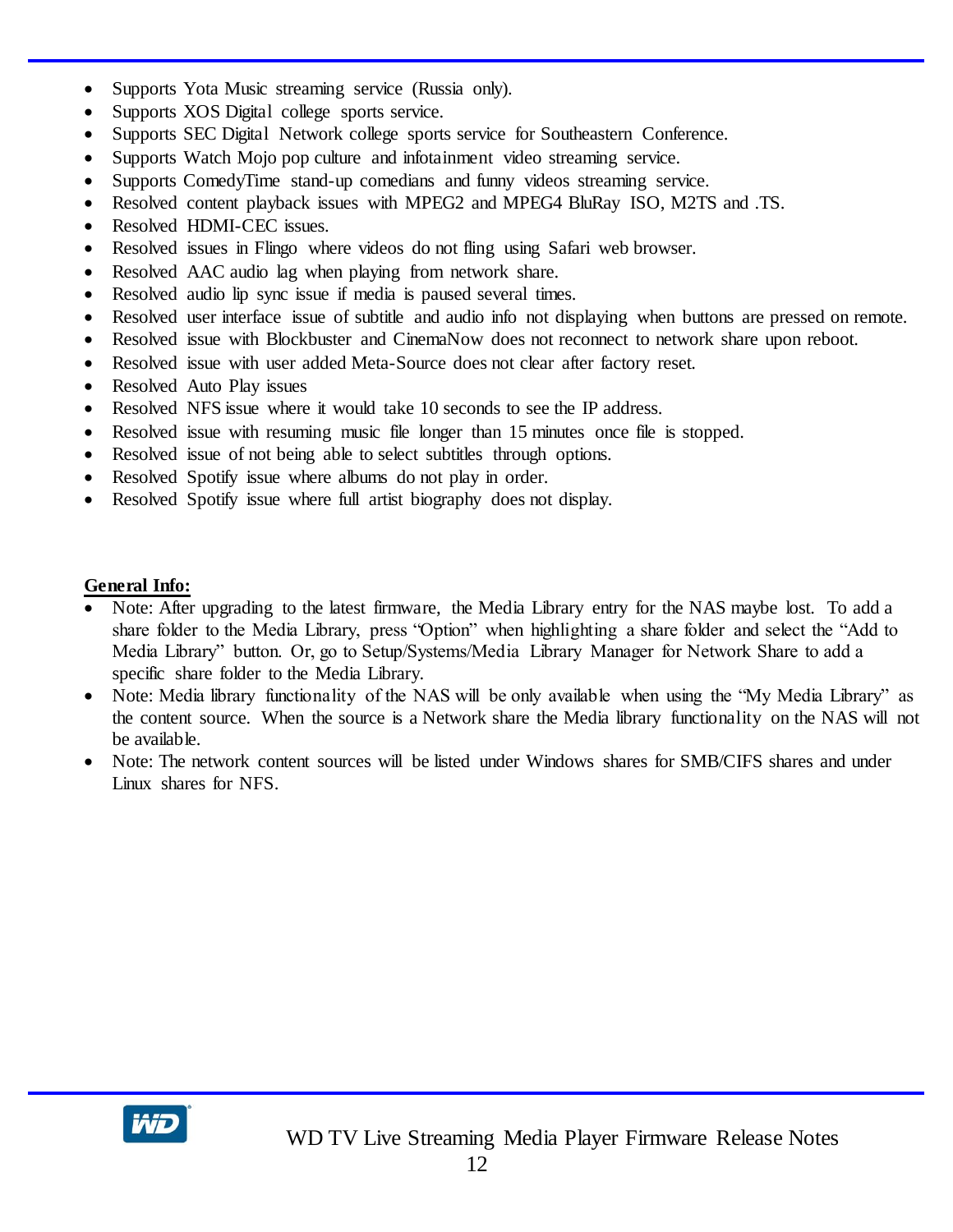### **Version 1.04.12:**

### **Resolved Issues:**

- Supports Vimeo.
- AccuWeather supports video news and multi-city favorites.
- Supports PlayJam.
- Supports screen capture feature.
- Supports media library function for network share folders.
- Resolved AccuWeather unable to add to favorites issue.
- Resolved issue with Samba shared file causing delay in playback on resume.
- Resolved issue unknown error displays while connecting to network share.
- Resolved OGM file playback issue causing reboot.
- Resolved issue playing photo slideshow from USB drive when media library is turned off.
- Resolved issue playing ISO files on a MAC (HFS) formatted USB drive causes reboot.
- Resolved several German language translation issues.
- Resolved several Dutch language translation issues.
- Resolved several French language translation issues.
- Resolved Facebook issue displaying high-resolution photos.
- Resolved several Facebook user interface and functional issues.
- Resolved thumbnail not displaying in gallery view issue.
- Resolved Spotify skipping song track when attempting to play current song.
- Resolved Spotify issue playlist not playing continuously.
- Resolved several Spotify user interface issues.
- Resolved several Web UI user interface and functional issues.
- Resolved login error connecting to Win 7 network share or WD My Book Live.

#### **General Info:**

 Note: HDMI-CEC support is not functioning correctly in this release. Do not upgrade to this release if HDMI-CEC is an important feature for you.

### **Version 1.03.10:**

### **Resolved Issues:**

- Supports Spotify music streaming service.
- Supports Dailymotion video streaming service.
- Supports HDMI CEC control.
- Resolved NFS issue does not have option to navigate to DVD menu.
- Resolved M2TS issue of losing sound while streaming from NAS.
- Resolved RSS issue where Web User interface had missing titles and descriptions.
- Resolved several RSS user interface issues.

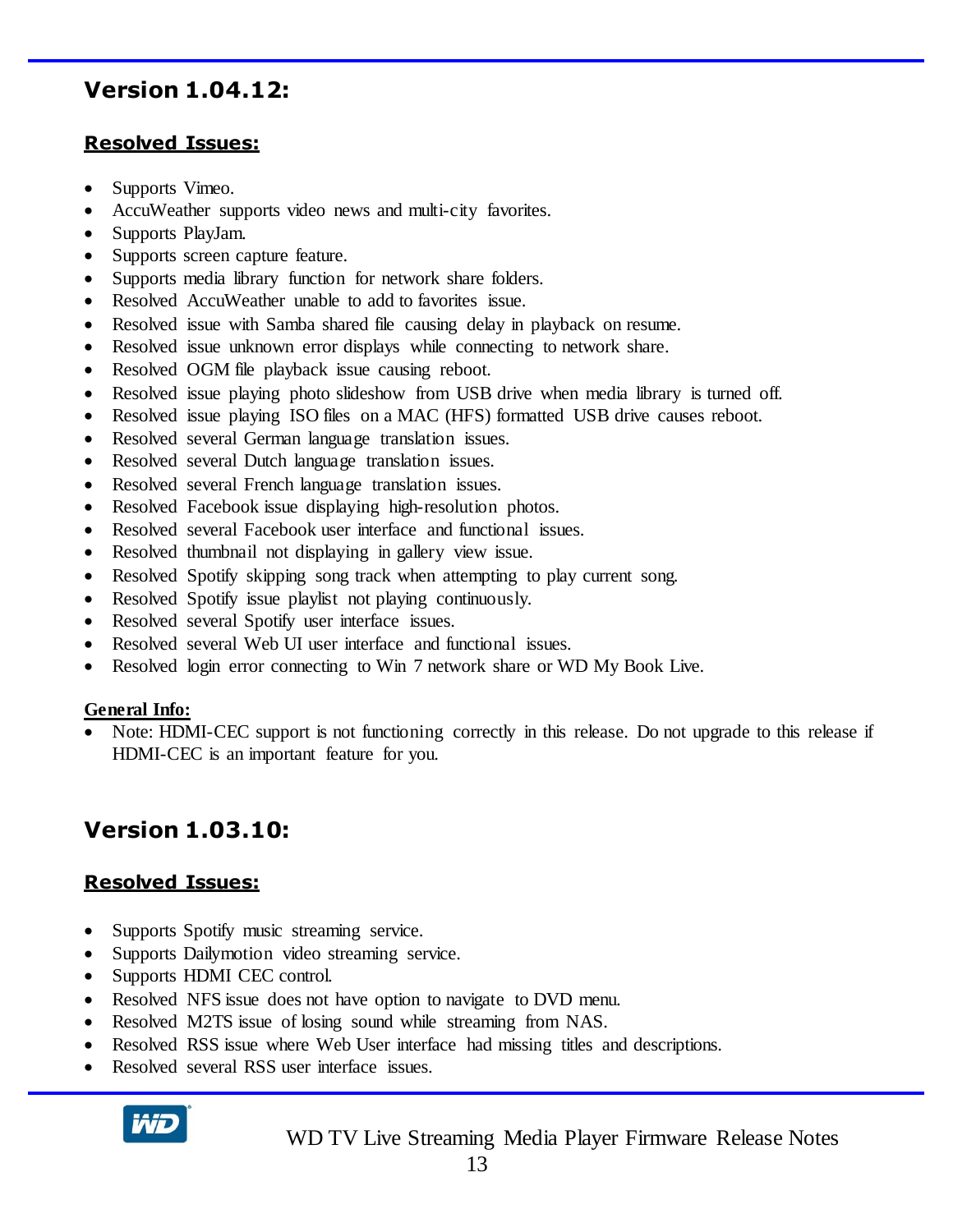- Resolved RSS issue when attempting to view photo, recently played video launches instead.
- Resolved network share issue where resume point does not work after reboot.
- Resolved issue not able to import theme from web user interface.
- Resolved music playback issue where music stops during a different file deletion.
- Resolved several facebook user interface and functional issues.
- Resolved issue with wireless config still displaying after deletion of all connected wireless devices.
- Resolved issue with subtitles not containing an end time in the info header is dropped (IDX/SUB).
- Resolved Russian and Dutch translation issues.
- Resolved several web user interface graphical and functional issues.
- Resolved issue with high resolution backdrops crashes the render.
- Resolved issue with sorting music alphabetically not working.
- Resolved issue with no error message displayed if special characters used in device name.

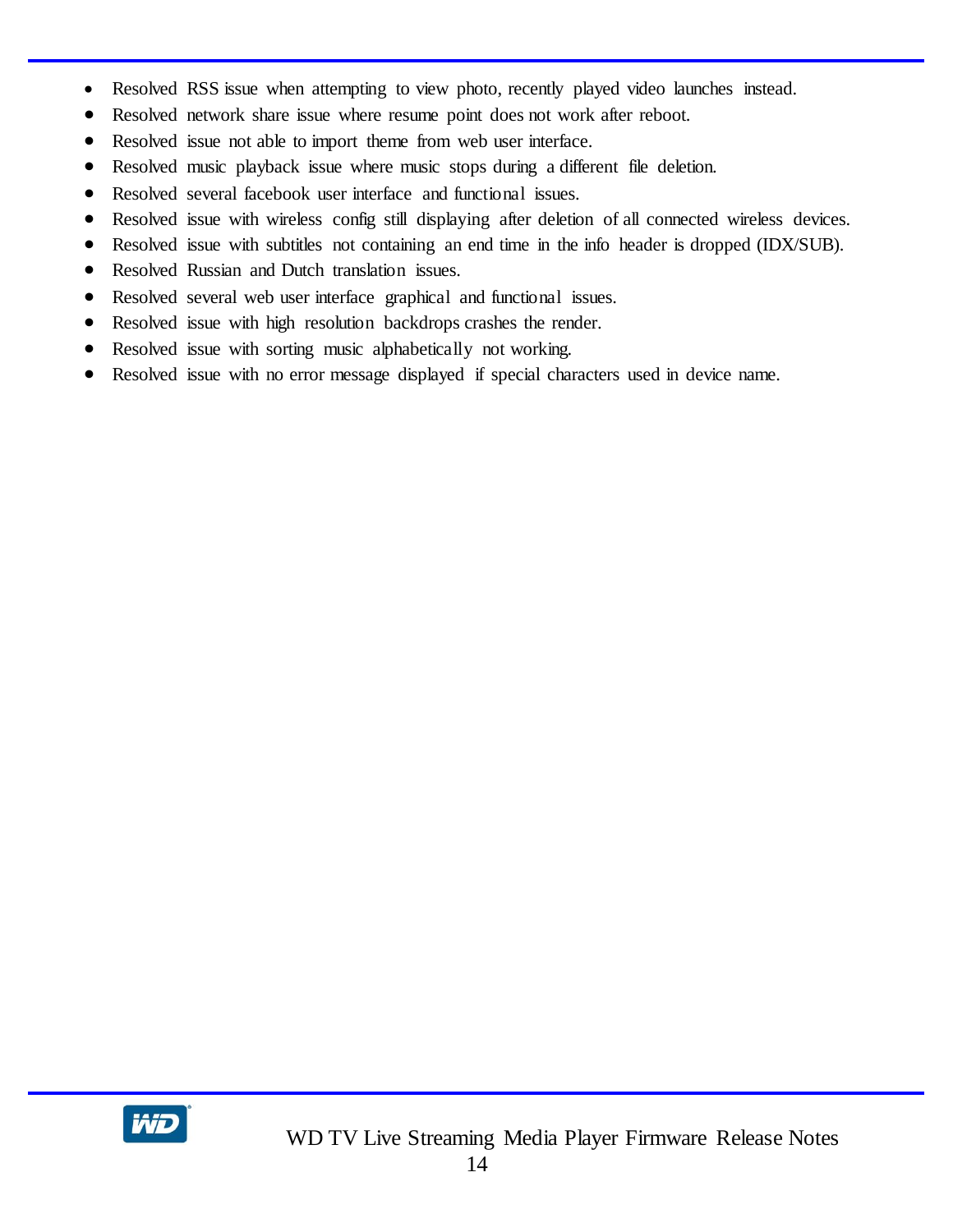# **Installing the Firmware Update**

Firmware is an important set of instructions that tells your WD TV Live Streaming Media Player how to operate and what the interactive screens look like, as well as ensures accurate functionality. Upgrading the firmware is important because WD continues to develop tools that updated your WD TV Live Streaming Media Player's capabilities and promotes ease of use.



**Important:** Make sure the WD TV Live Streaming Media Player's AC power adapter remains connected during the firmware update. A power disruption during the update process can corrupt the system firmware. Also, make sure that you do not unplug the USB storage device

#### **To update the firmware via a USB device:**

- **1.** Go to [http://support.wdc.com](http://support.wdc.com/) to download the latest firmware update compressed file for your WD TV Live Streaming Media Player.
- **2.** Click "Downloads" then the product name (or photo).
- **3.** Extract the four files (.BI2, .BIN, .VER, .FFF, and .INFO files) to the root (top level) of a portable USB drive.
- **4.** Connect the USB drive to the WD TV Live Streaming Media Player's USB port.
- **5.** Press HOME, Select the firmware upgrade icon, and press ENTER.
- **6.** You are prompted to perform the firmware upgrade.
- **7.** Select OK on the firmware update prompt, and then press ENTER. This will restart the system.
- **8.** After restarting, the system automatically enters firmware upgrade mode.
- **9.** Once the update process is completed, the WD TV Live Streaming Media Player will restart again.

#### **Important product update notes:**

Make sure the only USB drive connected to the WD TV Live Streaming Media Player contains the product update files.

#### **To update the firmware via the online update tool:**

Once firmware is available through the online update tool, you will be automatically prompted to update. Simply click "Okay" and the update will be downloaded and applied.

Alternatively, users may manually check for an online update at any time by going to the "Check for updates" from the setup – system menu, while the device is connected to the Internet.